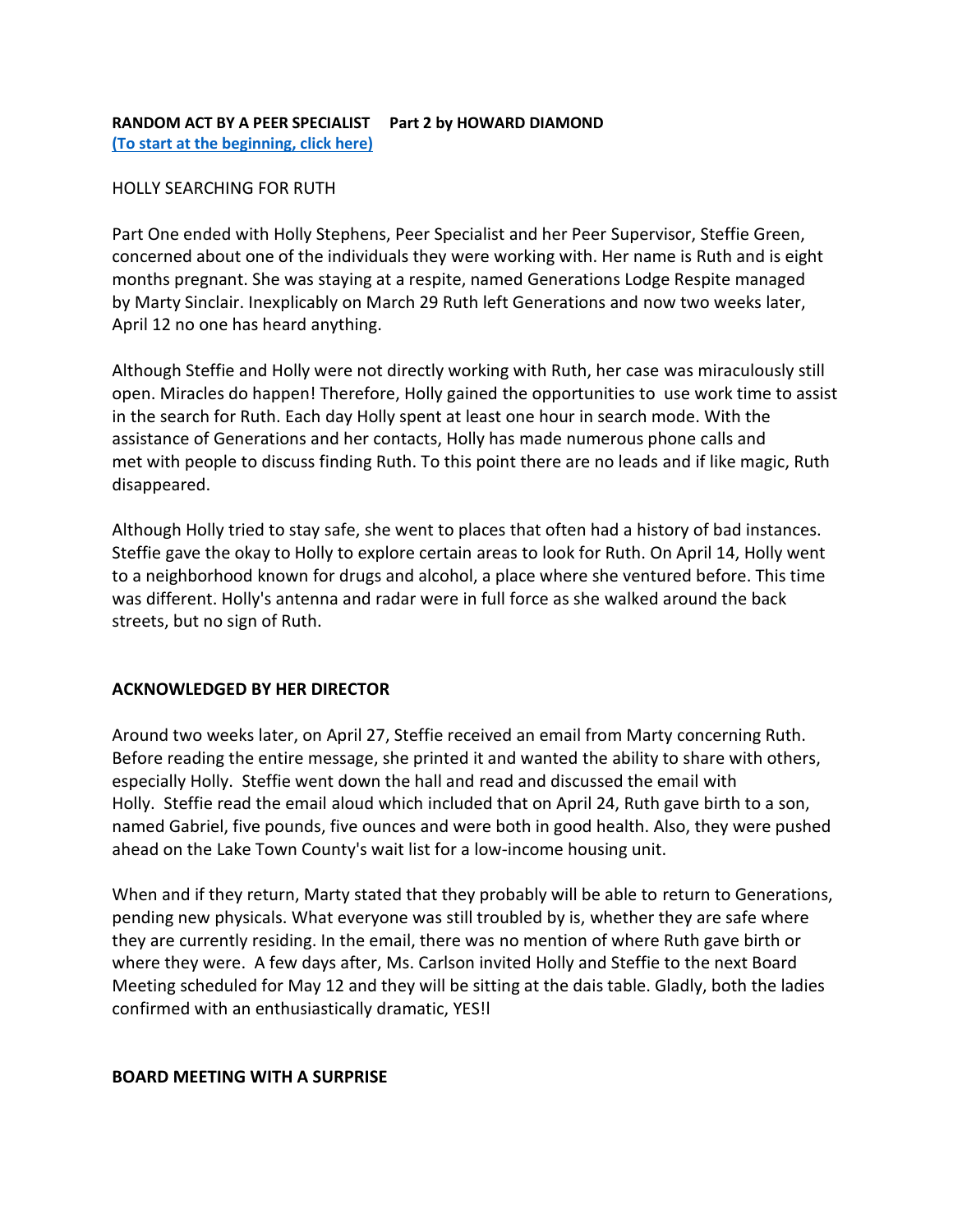This week, Steffie had her weekly supervision with Holly on May 10. No word was heard from Ruth and they both were very concerned. An update was given by Holly stating that she rechecked the hospitals, various shelters and a wide assortment of other places, without any success. Also, the Board Meeting was two days away and Holly mentioned that she apprehensive because she never attended such a gathering.

During the board meeting, Michele Carlson stood up and before the members of the board and other distinguished guests talked about a brave young lady who went out of her way to help someone else. Her name is Holly Stephens, Certified Peer Specialist from the Wellness Academy. On February 9, she saved a life and possibly two because the woman was pregnant. Then, Ms. Carlson reached in the drawer of the podium, pulled out a plaque and asked Holly to come to the stand. At that moment, Michele presented Holly with the plaque for her work as a Peer Specialist. Holly is a dedicated and strong advocate for others in need and more importantly a fine lady. She is the embodiment of what a Peer Specialist giving peer support is meant to be.

Moments later, it was Holly's turn to speak. She said she was very nervous and very uncomfortable. After some encouraging words from her supervisor, Steffie, Holly began speaking. Initially, she thanked the Board, Ms. Carlson, Supervisor Steffie and her peers at the Academy. Then, she made a small joke about winning the Oscar (Academy Award) but tried to remain focused on her brief speech. Holly concluded, by blurting out in her typical humble flair, that I was only doing my job. Finally, Ms. Carlson remarked, and what a great job it was.

Before ending the Board Meeting, Ms. Carlson had a special surprise for Steffie and Holly. In the rear of the room, there was lot of stirring around with plenty of commotion. Due to the fact the Board and Ms. Carlson were getting perturbed, they wanted to investigate. With no warning and the help of two other Peer Specialists, the back doors were flung open. Beyond those doors were a mystery lady slowly meandering to the podium.

She was dressed magnificently and had a pair of black gloves covering her hands. In addition, she had a long flowing dark veil and a mask over her entire face. Several minutes passed as she stood silently in front of Holly. Little by little, she removed her veil. In an instant, Holly was in shock as she realized it was Ruth behind the veil and the mask. Upon finishing, Ruth began to thank Holly for what the two of them accomplished during this past winter. She kept the talk brief as both ladies began to cry. Furthermore, there was one more item. Beyond the front of stage was her infant boy named Gabriel and Ruth brought him to the stand. As Ruth held him, there were three crying individuals. Shortly afterwards, the Board ended the meeting.

## **NEW CELEBRITY HOLLY**

After receiving the plaque from the board, Holly became sort of a celebrity as she was interviewed and pictures were taken by the local newspaper. Initially, Ruth declined being cross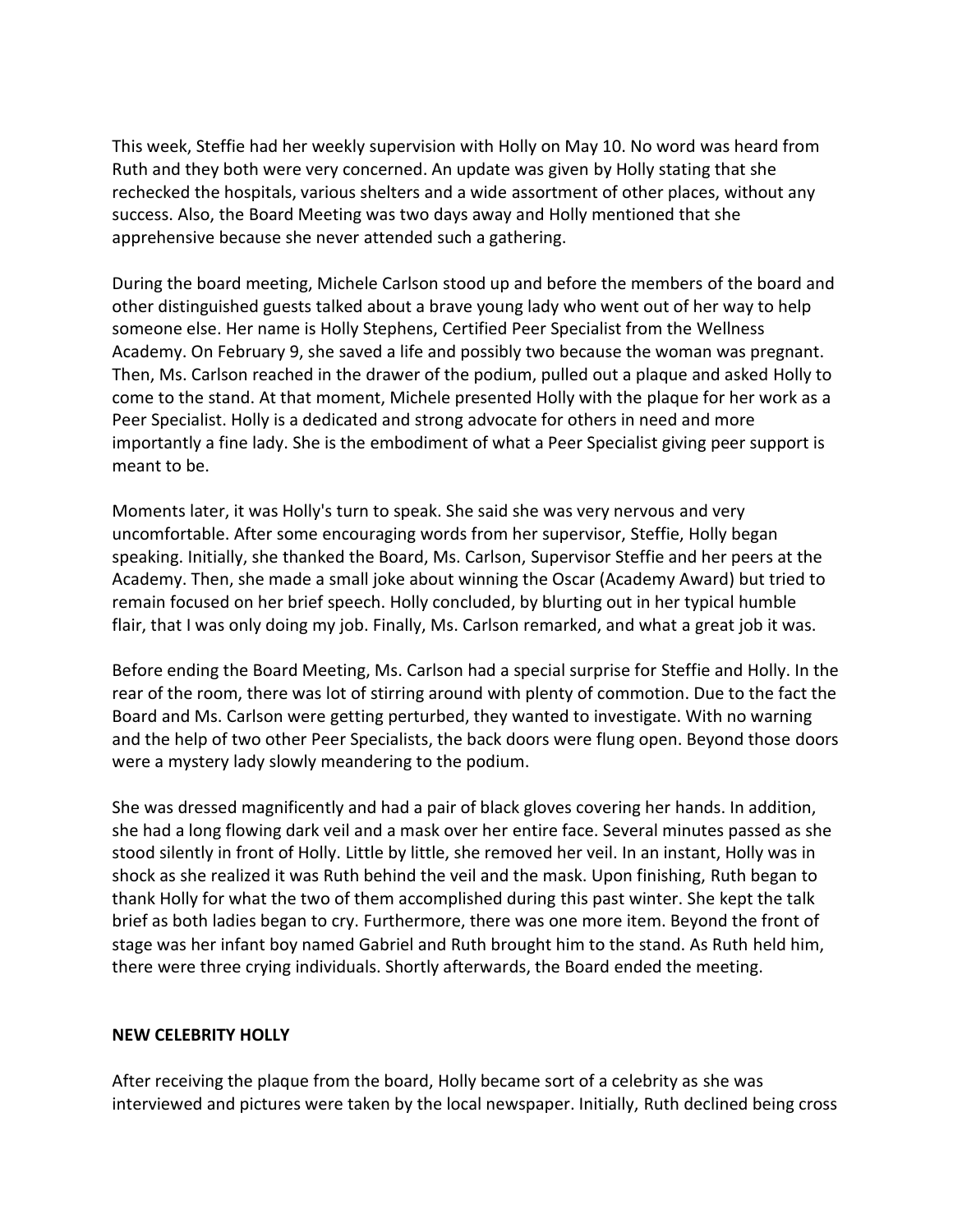examined or having to take any pictures. Afterwards, Holly said she was uneasy with her newfound notoriety. Later on, Ruth had reconsidered, and she reluctantly agreed to talk to the reporter. Over the next several weeks, Holly began to relax some, but her newfound fame did not come naturally for her. As for Ruth and Gabriel, they made a good impression on the guests, and definitely on the board. Many of them said that they will help by joining the committee in finding Ruth and Gabriel an adequate and safe place to live.

During that summer, Holly appeared to be noticed almost everywhere she went in town. At the bank, the manager was enthralled with Holly and wanted to showcase her with the article and photo posted on the wall near the teller station and in the branch manager's office.

Another day at the local supermarket, she was embarrassed when she gave her signature to a special needs child. Reluctantly, she accepted and made the kid smile from ear to ear and made the lad extremely happy. At the neighborhood picnic, Holly was introduced to the gathering crowd. Then the mayor asked her to speak. About thirty minutes passed, and she begun to tell everyone attending, what it means to be a Peer Specialist.

Being resilient made it easier for Holly to cope with her fame and her work as a Peer Specialist. There were feelings of despair and plenty of joyous times for Holly, but every time she bounced back, so she decided to stay at the picnic. An hour or so later, there was a raffle drawing and Holly was asked to pick out the winning ticket. Naturally, she accepted. More pictures were taken for the newspaper and to promote the community of Lake Town. Slowly, Holly was adjusting to her celebrity status, but she remained somewhat awkward.

## **HOLLY BEING RESILIENT**

September rolled in and during the next board meeting, everything changed and it wasn't good. Ms. Carlson delivered the news to the staff of the Wellness Academy. Despite the recognition of the exemplary Academy that saved a life, the board of directors in a majority vote approved the complete defunding of the Wellness Academy leaving everyone including Holly without a job at the end of the fiscal year, October 31. Also, the Lake Town county committee agreed unanimously. All funding cuts or closures were programs with little or no proven existing record. One life is not sufficient enough for any agencies' programs.

Several weeks later, on October 20, the Wellness Academy was honored by a notable guest. It was Holly who went down the hall and was shocked to see Ruth and Gabriel. Now six months, Gabriel was very fidgety, but he was quite fit. Everyone went back to the office where Ruth informed Holly and Steffie, who just came by, and with a big wide smile that she had received a voucher for housing. Not only did she get a voucher, but she found a place to live. This house was an upstairs in a two-family home halfway between Generations and Wellness Academy. Naturally, Holly was ecstatic for Ruth, but Holly told her the bad news of the closing of the Academy. In a few minutes, Ruth and Gabriel left the building.